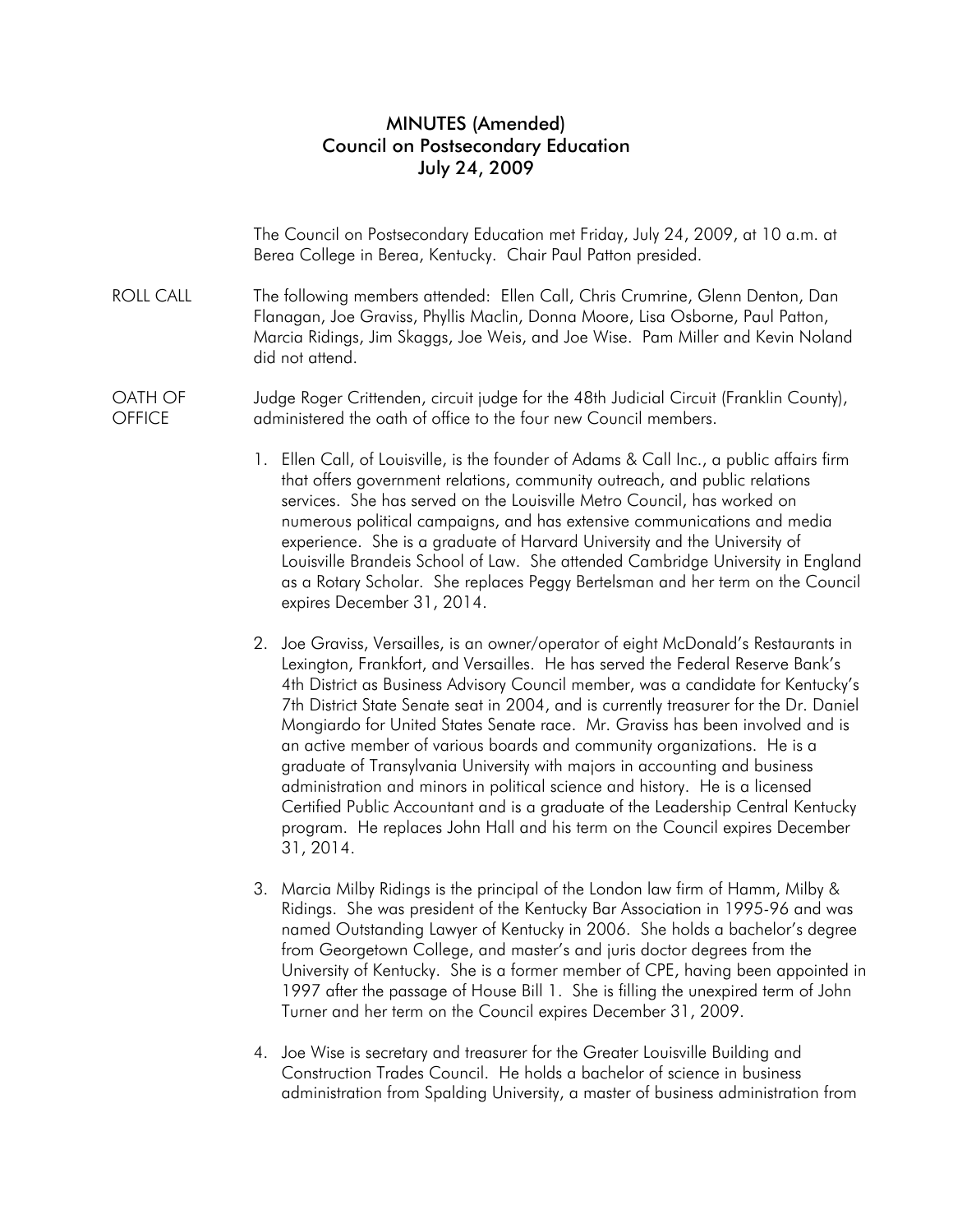|                                                               | Bellarmine University, and a doctor of business administration from Nova<br>Southeastern University in Florida. He just completed two terms on the Kentucky<br>Community and Technical College System board of regents and served as vice<br>chair. He is a member of numerous boards and community associations,<br>including the Leadership Louisville Class of 1999. He is filling the unexpired term<br>of Kevin Canafax and his term on the Council expires December 31, 2010.                                                                                                                                                                                                                                                                                                                                                                                                                                                                                                                                                                                                                                                                                                                                                                                                                                                                                                                                                                                                                                                                                                                                                                                                                                                                                                                                                                                                                                                                                                                                                                                                                                                                                                                             |
|---------------------------------------------------------------|-----------------------------------------------------------------------------------------------------------------------------------------------------------------------------------------------------------------------------------------------------------------------------------------------------------------------------------------------------------------------------------------------------------------------------------------------------------------------------------------------------------------------------------------------------------------------------------------------------------------------------------------------------------------------------------------------------------------------------------------------------------------------------------------------------------------------------------------------------------------------------------------------------------------------------------------------------------------------------------------------------------------------------------------------------------------------------------------------------------------------------------------------------------------------------------------------------------------------------------------------------------------------------------------------------------------------------------------------------------------------------------------------------------------------------------------------------------------------------------------------------------------------------------------------------------------------------------------------------------------------------------------------------------------------------------------------------------------------------------------------------------------------------------------------------------------------------------------------------------------------------------------------------------------------------------------------------------------------------------------------------------------------------------------------------------------------------------------------------------------------------------------------------------------------------------------------------------------|
|                                                               | Governor Patton recognized Fontaine Banks, a long-time political leader and<br>executive in state government. Mr. Banks was appointed by Governor Nunn to serve<br>on the Council on Higher Education in the early 1970's.                                                                                                                                                                                                                                                                                                                                                                                                                                                                                                                                                                                                                                                                                                                                                                                                                                                                                                                                                                                                                                                                                                                                                                                                                                                                                                                                                                                                                                                                                                                                                                                                                                                                                                                                                                                                                                                                                                                                                                                      |
| WELCOME<br><b>FROM BEREA</b><br><b>COLLEGE</b><br>APPROVAL OF | Governor Patton thanked President Larry Shinn and Berea College for hosting the<br>Council.                                                                                                                                                                                                                                                                                                                                                                                                                                                                                                                                                                                                                                                                                                                                                                                                                                                                                                                                                                                                                                                                                                                                                                                                                                                                                                                                                                                                                                                                                                                                                                                                                                                                                                                                                                                                                                                                                                                                                                                                                                                                                                                     |
|                                                               | President Shinn and Joe Bagnolia, Berea College associate provost, provided<br>information focusing on Berea's successful retention and graduation efforts.                                                                                                                                                                                                                                                                                                                                                                                                                                                                                                                                                                                                                                                                                                                                                                                                                                                                                                                                                                                                                                                                                                                                                                                                                                                                                                                                                                                                                                                                                                                                                                                                                                                                                                                                                                                                                                                                                                                                                                                                                                                     |
| <b>MINUTES</b>                                                | The minutes of the May 22, 2009, CPE meeting were approved as distributed.                                                                                                                                                                                                                                                                                                                                                                                                                                                                                                                                                                                                                                                                                                                                                                                                                                                                                                                                                                                                                                                                                                                                                                                                                                                                                                                                                                                                                                                                                                                                                                                                                                                                                                                                                                                                                                                                                                                                                                                                                                                                                                                                      |
| <b>CPE</b><br>PRESIDENT'S                                     | CPE President Robert King reported on several activities underway:                                                                                                                                                                                                                                                                                                                                                                                                                                                                                                                                                                                                                                                                                                                                                                                                                                                                                                                                                                                                                                                                                                                                                                                                                                                                                                                                                                                                                                                                                                                                                                                                                                                                                                                                                                                                                                                                                                                                                                                                                                                                                                                                              |
| <b>REPORT</b>                                                 | Governor Beshear recently reconvened the Higher Education Work Group and<br>$\bullet$<br>charged it with focusing on four initiatives: financial aid, transfer, remediation,<br>and cost savings and efficiencies. A final report is due November 1.<br>President King attended his first national meeting of the State Higher Education<br>$\bullet$<br>Executive Officers (SHEEO) earlier this month in Santa Fe, New Mexico. The<br>conference focused on a variety of topics that are directly on target with<br>Kentucky's needs, including student success and retention, financial aid, and adult<br>learners.<br>The 2009 Governor's Conference on Postsecondary Education Trusteeship is<br>$\bullet$<br>Friday, September 11, at the Sloan Convention Center in Bowling Green. The<br>theme is "Raising the Bar: Access, Quality, and Success," which appropriately<br>describes the focus on expanding access and closing achievement gaps, while<br>balancing those important objectives with an aggressive effort to increase<br>educational quality and rigor. The challenge for the lay leaders who will be<br>attending this conference is how to manage that balance, particularly in this<br>financial austere time.<br>The rules for the stimulus Broadband grant programs were released July 1. Over<br>$\bullet$<br>\$7 billion will be available through six separate competitive grant programs<br>aimed at increasing Broadband access and use of the Internet. The staff is<br>working in several statewide collaborative teams to adapt the ideas developed in<br>the concept papers prepared this past April. The first submissions are scheduled<br>for August 14.<br>The Kentucky Conference on the Scholarship of Teaching and Learning, jointly<br>$\bullet$<br>sponsored by CPE and the postsecondary community, was held May 20 and 21 in<br>Lexington and offered college faculty and administrators a forum to explore the<br>interconnectedness of K-12 and postsecondary education. Presentations, panel<br>discussions, and poster sessions provided over 400 conference participants the<br>opportunity to discuss the scholarship of teaching and learning and to share |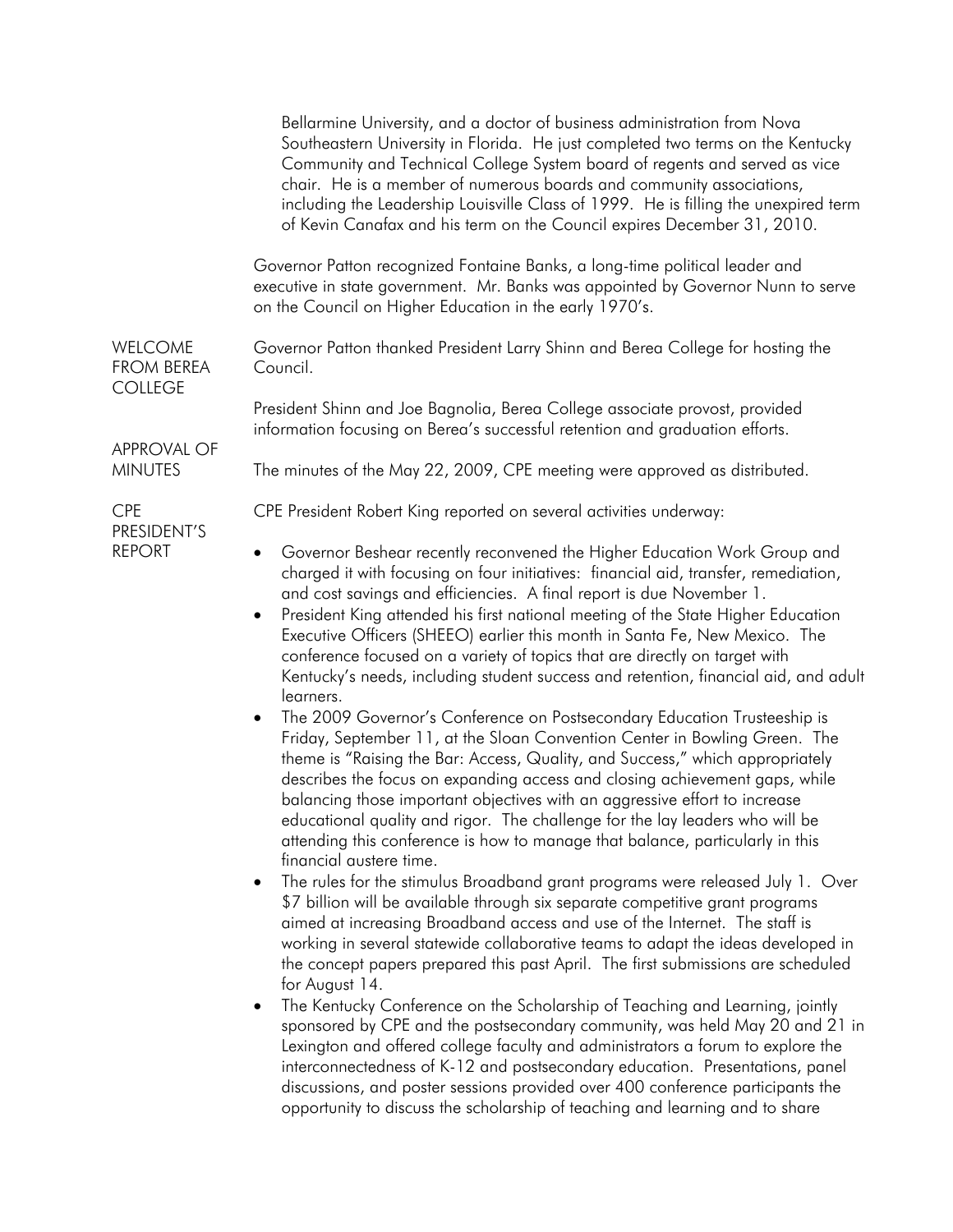innovative instructional techniques and technologies. Marc Tucker, author of the report *Tough Choices or Tough Times*, discussed his model for improving teaching and learning outcomes for America's schools.

- Education Sector, a nonprofit that promotes education reform, recognized Kentucky as being among the nation's ten best practice states for its higher education accountability system. Its report, *Ready to Assemble: Grading State Higher Education Accountability Systems*, graded states in 21 categories of accountability. The analysis focused on the types and quality of information states collect on a wide range of student outcomes and institutional practices, how well states use the information to drive policy and funding decisions, and the efforts they make to proactively publicize the information so that it is accessible to students, parents, policymakers, media, and the general public.
- Reecie Stagnolia became vice president of Kentucky Adult Education effective July 1. He was named interim vice president for KYAE in October 2008 and has served as associate vice president since July 2003, when the Department for Adult Education and Literacy (DAEL) transitioned to CPE.
- The collaborative work of the Kentucky Department of Education and CPE related to Senate Bill 1 is moving forward quite rapidly. A steering committee will provide guidance and oversight in the implementation of the comprehensive process to create one set of standards from K-12 to college entry-level courses and will provide insight in the development of strategic plans to reduce the remediation rates of high school graduates and increase the graduation rates of underprepared students. The SB 1 Postsecondary Mathematics Standards Workgroup and College Readiness Workgroup began meeting in late June. Both groups have representatives selected by the Kentucky Department of Education and public and independent institutions and statewide programs and agencies. The Collaborative Center for Literacy Development and the Kentucky Center for Mathematics are active partners. An embargoed draft of the Council of Chief State School Officers (CCSSO) mathematics and language arts standards was released to KDE and CPE July 22. A review and comparison of these standards to the postsecondary standards is underway. Workgroups for language arts (reading and writing) will be formed in early August. Discussions and updates to legislative committees and statewide agencies are ongoing.

2009-10 KEY INDICATOR RECOMMENDATION: The staff recommended that the Council approve the state and institution key indicator goals proposed for 2009-10.

GOALS

 The Council staff met with representatives of the public institutions and AIKCU to negotiate statewide and institutional key indicator goals for 2009-10. This will be the final time performance goals will be established under the current set of indicators, which were adopted as part of the 2005-10 Public Agenda for Postsecondary and Adult Education. In the near future, the Council will undertake a process to develop the 2010-15 strategic plan. The new plan will provide an opportunity to reevaluate the current key indicators, with an eye toward improving their usefulness and relevance. The new plan should be place by fall 2010.

 Several CPE members asked that the institutions identify strategies for achieving the new goals and that the institutions be aggressive in achieving those goals. Mr. Weis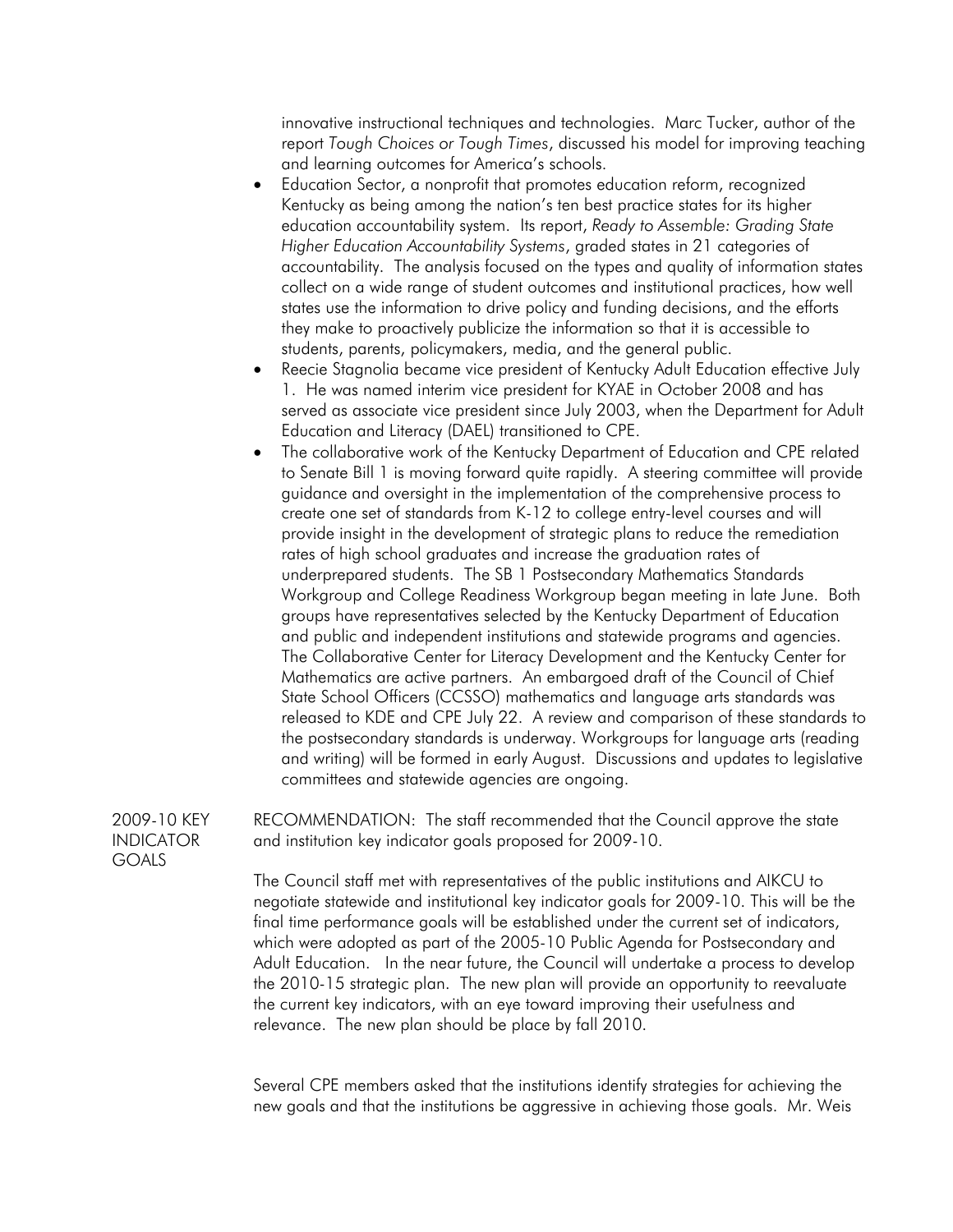emphasized the importance of tracking the graduation rates of Kentucky residents as well as the graduation rate of all students.

 MOTION: Mr. Wise moved that the recommendation be approved. Ms. Osborne seconded the motion.

VOTE: The motion passed.

**CAPITAL** PROJECTS RECOMMENDATION: The staff recommended that the Council approve the request of the University of Louisville to use private and institutional funds to renovate a portion of Ernst Hall to house the Conn Center for Renewable Energy Research and Environmental Stewardship on the main campus. The estimated project cost is \$1,500,000 and is funded with at least 50 percent private gifts.

> MOTION: Mr. Flanagan moved that the recommendation be approved. Ms. Maclin seconded the motion.

VOTE: The motion passed.

 RECOMMENDATION: The staff recommended that the Council approve the request of the University of Kentucky to construct the Children's Garden at the Arboretum on the university's main campus. The phase I cost is \$500,000 of private funds. The total project scope is \$2,200,000 to be implemented over several years.

 MOTION: Ms. Moore moved that the recommendation be approved. Mr. Weis seconded the motion.

VOTE: The motion passed.

KY/OHIO **RECIPROCITY AGREEMENTS**  RECOMMENDATION: The staff recommended that the Council approve a technical amendment including Southern State Community College to the Ashland Community and Technical College, Morehead State University-Morehead, Morehead State University-Ashland, Ohio University-Athens, Ohio University-Southern, Rio Grande Community College, and Shawnee State University reciprocity agreement.

 The purpose for adding Southern State Community College to the reciprocity agreement is due to Kentucky students being enrolled in the medical assisting program offered at Shawnee State University. Southern State Community College needs to be added to the current agreement in order to extend tuition reciprocity to Kentucky students.

 MOTION: Ms. Osborne moved that the recommendation be approved. Mr. Crumrine seconded the motion.

VOTE: The motion passed.

 A question was raised about whether Gateway Community and Technical College is included in the reciprocity agreements with Ohio. The staff responded that the college is not included in the current agreements because it is currently going through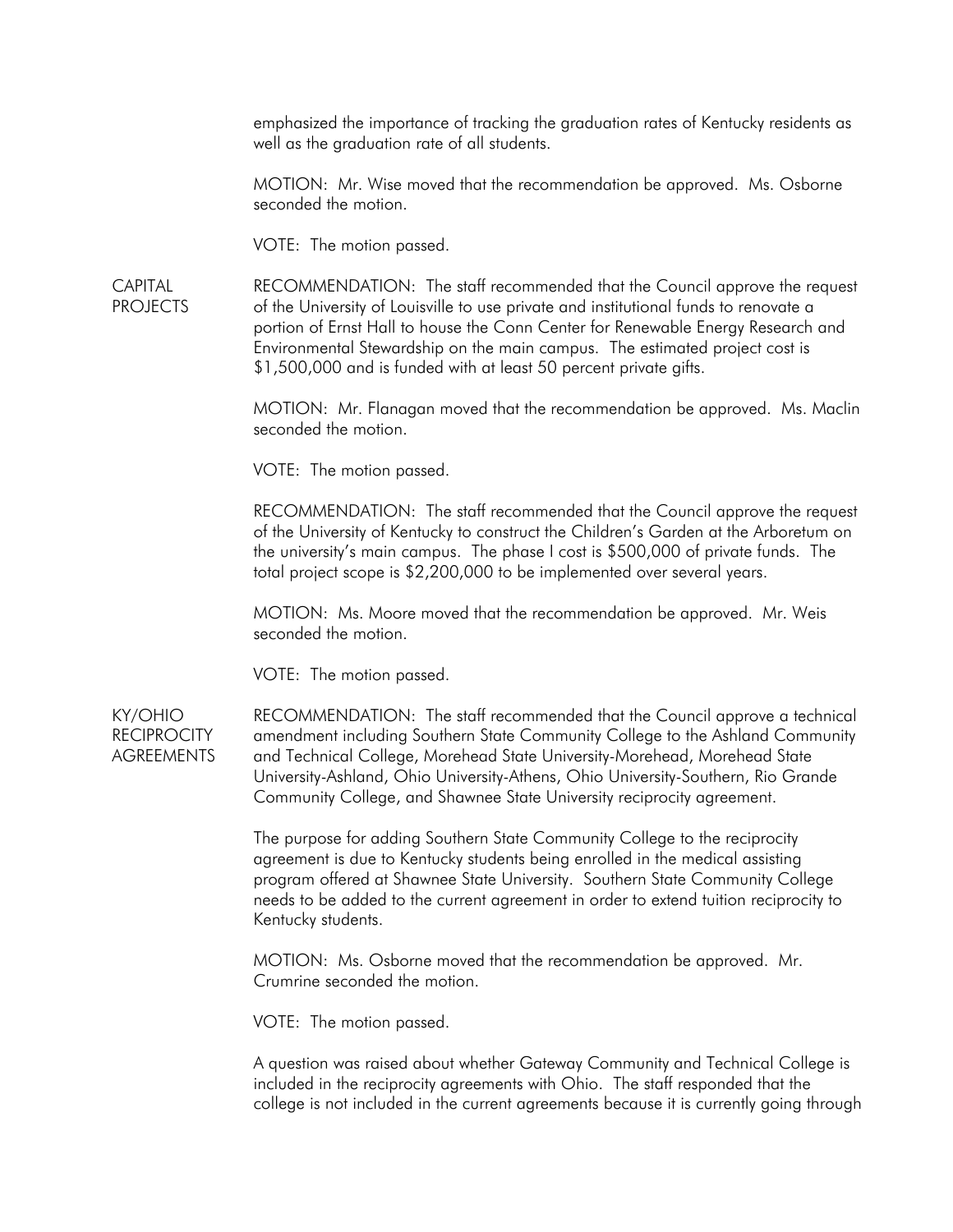the process of accreditation.

NEW PROGRAMS RECOMMENDATION: The staff recommended that the Council approve the Bachelor of Science in Science and Mathematics Education (CIP 13.1206) proposed by Western Kentucky University.

> RECOMMENDATION: The staff recommended that the Council approve the Bachelor of Science in Middle School Science Education (CIP 40.0101) proposed by Western Kentucky University.

 MOTION: Ms. Call moved that the two programs be approved. Mr. Crumrine seconded the motion.

VOTE: The motion passed.

JOHN TURNER RESOLUTION Governor Patton read a resolution honoring and commending John Turner for his service to the Council on Postsecondary Education. Mr. Turner resigned from the Council in May 2009.

> MOTION: Mr. Flanagan moved that the resolution be accepted. Ms. Osborne seconded the motion.

VOTE: The motion passed.

2010 **MEETING** RECOMMENDATION: The staff recommended that the Council approve the 2010 meeting calendar.

CALENDAR

 The meetings are scheduled on Sundays and Mondays. Staff is working with the campuses to schedule several meetings on public and independent college campuses.

 MOTION: Mr. Weis moved that the calendar be approved. Mr. Crumrine seconded the motion.

VOTE: The motion passed.

PROJECT **GRADUATE** Project Graduate is a collaborative effort between the Council and the campuses to recruit and graduate former students still residing in Kentucky who have earned 90 or more credit hours from a Kentucky institution. The program was launched in November 2007 and the public universities began their outreach efforts in the spring 2008 term. Since that time, ten independent institutions have adopted the program. As of this past May, 153 former students had earned their degrees at a public institution through Project Graduate. For just the spring 2009 term, 401 students were enrolled in the program at a public institution. The future for the program looks promising as new enrollments for the past spring term totaled 123.

> Three students shared their stories about their participation in the Project Graduate program and how the program has helped them earn their bachelor's degree.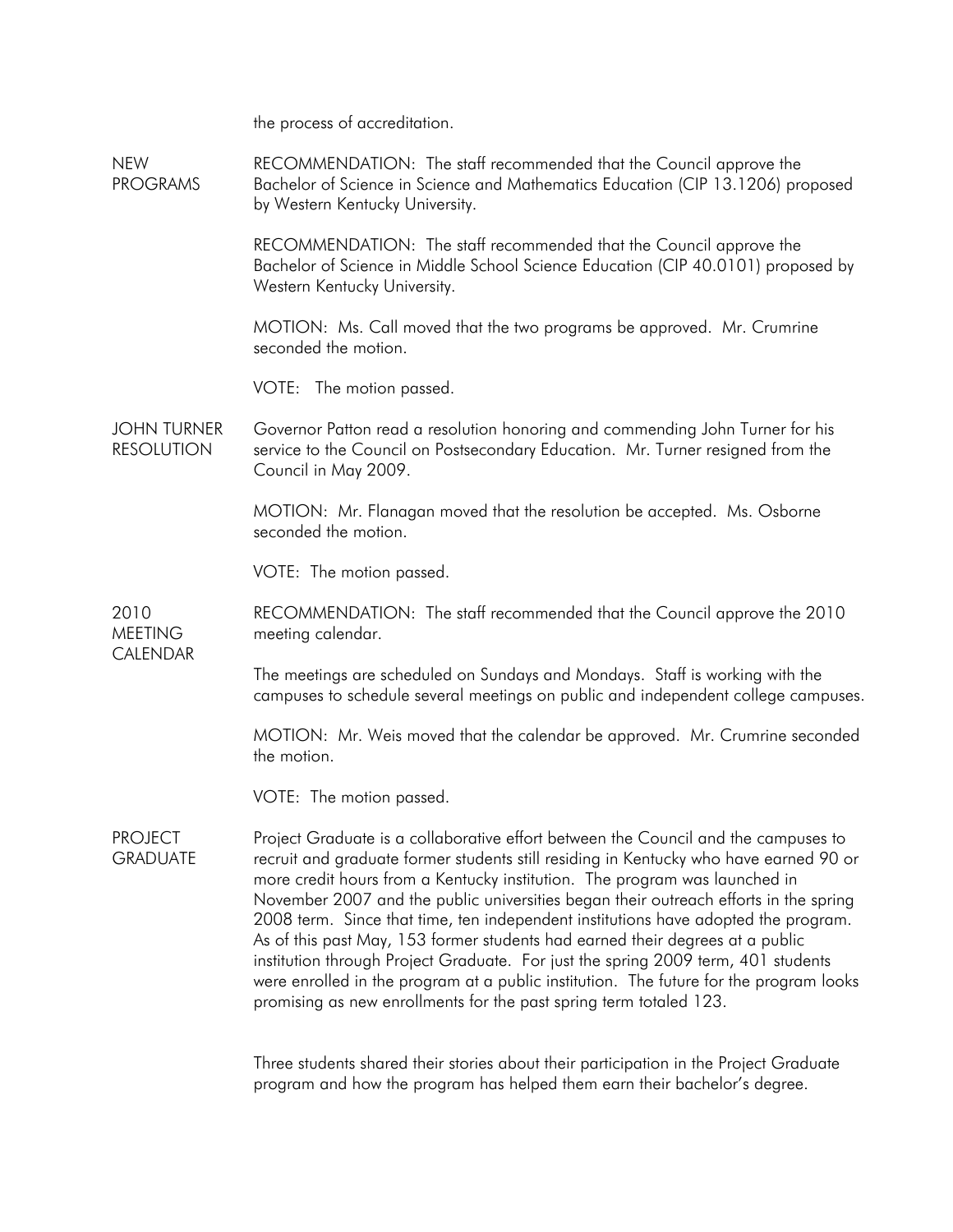BUDGET UPDATE Staff provided an update on the 2009-10 budget. As of mid-July Governor Beshear has not yet executed an order to finalize the budget. During the 2009 special session, the Governor committed to using money from the federal State Fiscal Stabilization Fund, combined with General Funds, to maintain both K-12 and public postsecondary education funding at their 2008-09 levels. The Governor also committed to no reductions to the main state financial aid programs, including the Kentucky Educational Excellence Scholarship (KEES), the College Access Program (CAP), and the Kentucky Tuition Grant (KTG).

> In order to balance the budget, the Governor originally proposed an additional 2.6 percent budget cut for many other state agencies, including CPE, which includes funding for statewide coordination, statewide program funds for Kentucky Adult Education, and various statewide pass-through funds including contract spaces, and funding for the Kentucky Virtual Campus and Kentucky Virtual Library. Prior to this proposed cut, the Council's General Fund support was down over 17 percent from its original 2007-08 levels.

 Due to additional expenditures authorized in the revised budget bill by the General Assembly during the 2009 special session, the Office of the State Budget Director recently requested yet another budget reduction plan, this time seeking information related to the impact of a 3 percent, as well as a 4 percent cut, in the Council's General Funds.

 Mr. Flanagan reported that the Budget Development Work Group is working with the staff and the institutions' chief budget officers on the development of the 2010-12 budget recommendation. A points of consensus document is being developed which intends to highlight a unified approach to the 2010-12 budget recommendation on behalf of postsecondary education and will be signed by the Council president, the university presidents, and the president of KCTCS. The work group anticipates finalizing this document in August, reviewing draft budget documents in August/September, discussing a more complete draft at a special CPE meeting October 1, and taking final action on the budget request at the November CPE meeting.

- KDE REPORT A written report was provided by the Kentucky Department of Education. At its July 2009 meeting the Kentucky Board of Education chose Dr. Terry Holliday of North Carolina as Kentucky's next Commissioner of Education. Dr. Holliday will begin his duties August 5 and will serve as an ex-officio, nonvoting member of the Council. He will be encouraged to be an active participant in the Council's work.
- P-16 COUNCIL REPORT Ms. Moore has served as chair of the P-16 Council for the last year and reported on the group's recent activities. She said that the last meeting included a good discussion about the goals of the P-16 Council and how to collaborate better with the local councils to meet the requirements of Senate Bill 1. Billy Harper of Paducah will assume the role as P-16 Council chair at the August 2009 meeting.

**CAPITAL** PROJECTS STATUS REPORT The staff provided a status report of capital projects and how the staff is implementing some authorizations included in the current appropriations act of 2008-10 that allowed the institutions to have flexibility to use endowment match monies for either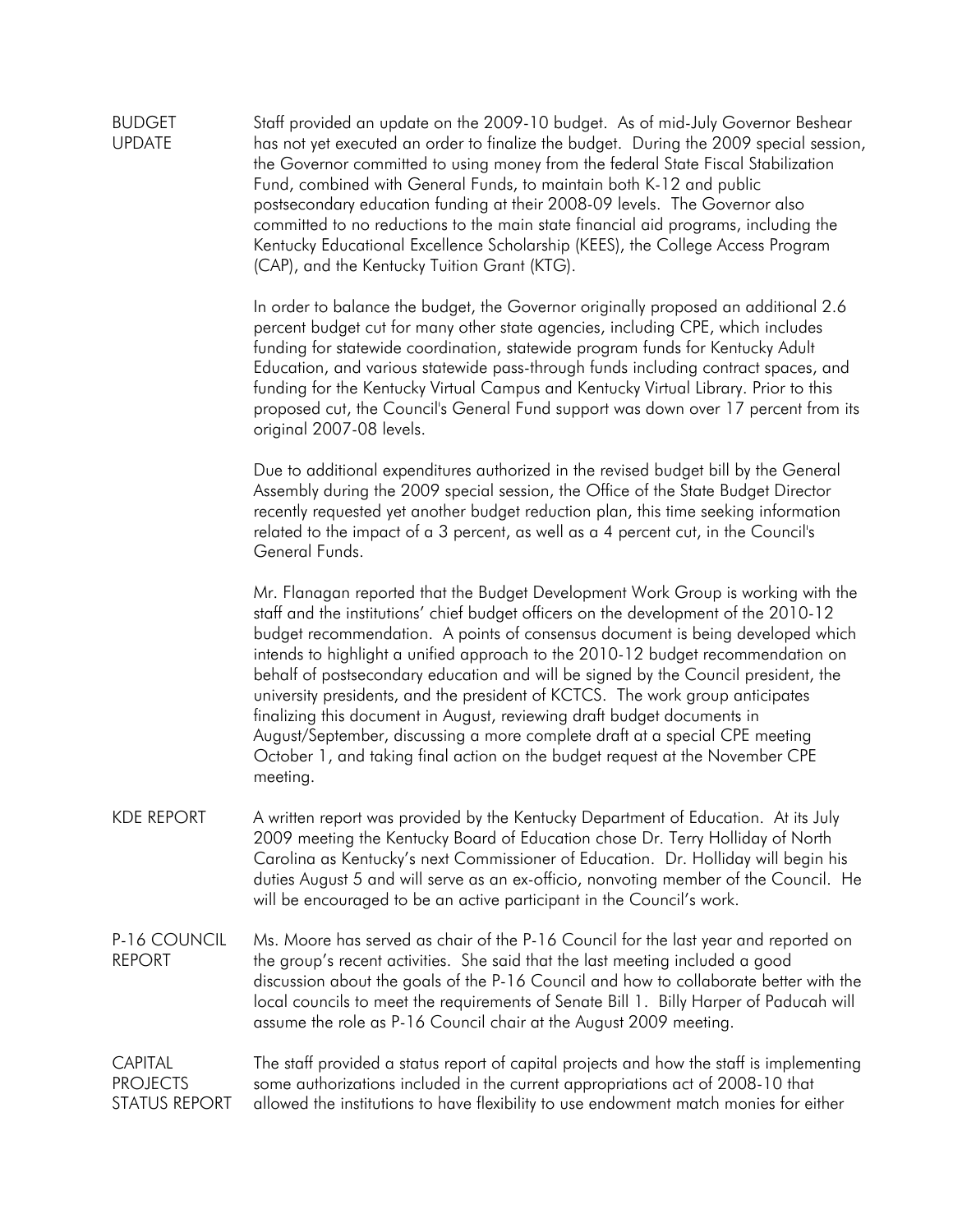endowment match or for capital projects.

- 2010-12 **CAPITAL** PROJECTS REQUESTS A summary of the institutions' preliminary 2010-12 capital requests was provided. It was noted that the information is subject to continual change as the capital recommendation develops. The next step in this process is to work with the institutions to identify the high-priority projects that will be recommended as part of the capital recommendation in November.
- DLAC REPORT A report on activities of the Distance Learning Advisory Committee was provided for information. It was noted that more than 55,000 students took at least one online course in the fall 2008 semester. This includes public institutions, independent institutions, and licensed out-of-state institutions.
- PRESIDENT EVALUATION Governor Patton said that the President Evaluation Committee is developing a process that will be used to conduct the annual evaluation of President King. The process will begin in March 2010 and conclude at the July 2010 CPE meeting.
- PLAN OF WORK Governor Patton called attention to President King's draft plan of work for July 2009 through July 2010. He asked the Council members to review and send comments to the staff. The document will be reviewed at the September meeting.
- REPORTS FROM INSTITUTIONS Governor Patton asked the presidents in the audience to give highlights of the institutional reports included in the agenda materials.
- NEXT MEETING The next meeting is September 10 at Western Kentucky University. The meeting is being held in conjunction with the Governor's Conference on Postsecondary Education Trusteeship which is September 11 at the Sloan Convention Center in Bowling Green.
- ADJOURNMENT The meeting adjourned at 12:55 p.m.